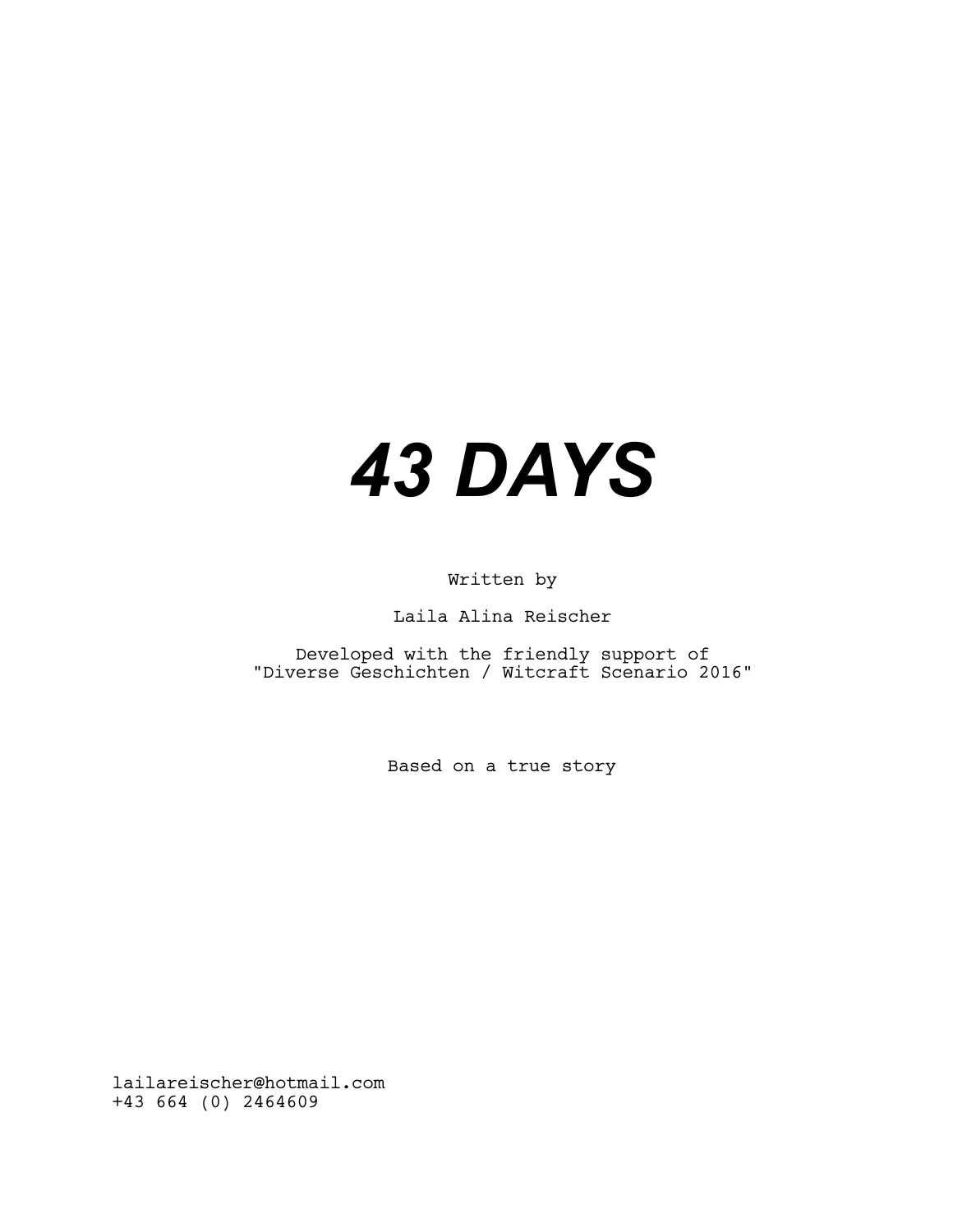INT. DOCTOR`S ROOM - REHAB CENTRE – MORNING

Kind of distant, ISA (25) is rolling a cigarette. DR. BAUMGARTNER, a motivated, mid—aged psychological medic, is sitting in front of Isa, trying to reach her emphatically.

> DR. BAUMGARTNER It`s important for you to tell me the truth.

Isa keeps on rolling her cigarette, not reacting.

DR. BAUMGARNTER What happened that night?

ISA

An accident.

DR. BAUMGARTNER You crashed your car against a wall, going by 160 kilometers per hour.

ISA That`s what the report says.

DR. BAUMGARTNER Why did you want to kill yourself?

**TSA** I did not. It was an accident.

The doctor stays patient. Again, she checks her files.

DR. BAUMGARTNER That evening, you gave a concert. You're a pianist?

ISA Since I was 9 years old.

DR. BAUMGARTNER You had a sold out hall, perfect reviews. A perfect night, seemingly.

ISA (cheeky) Yes. Perfect.

DR. BAUMGARTNER And then you crashed your car against a concrete wall. Unbraked. (pause) According to report.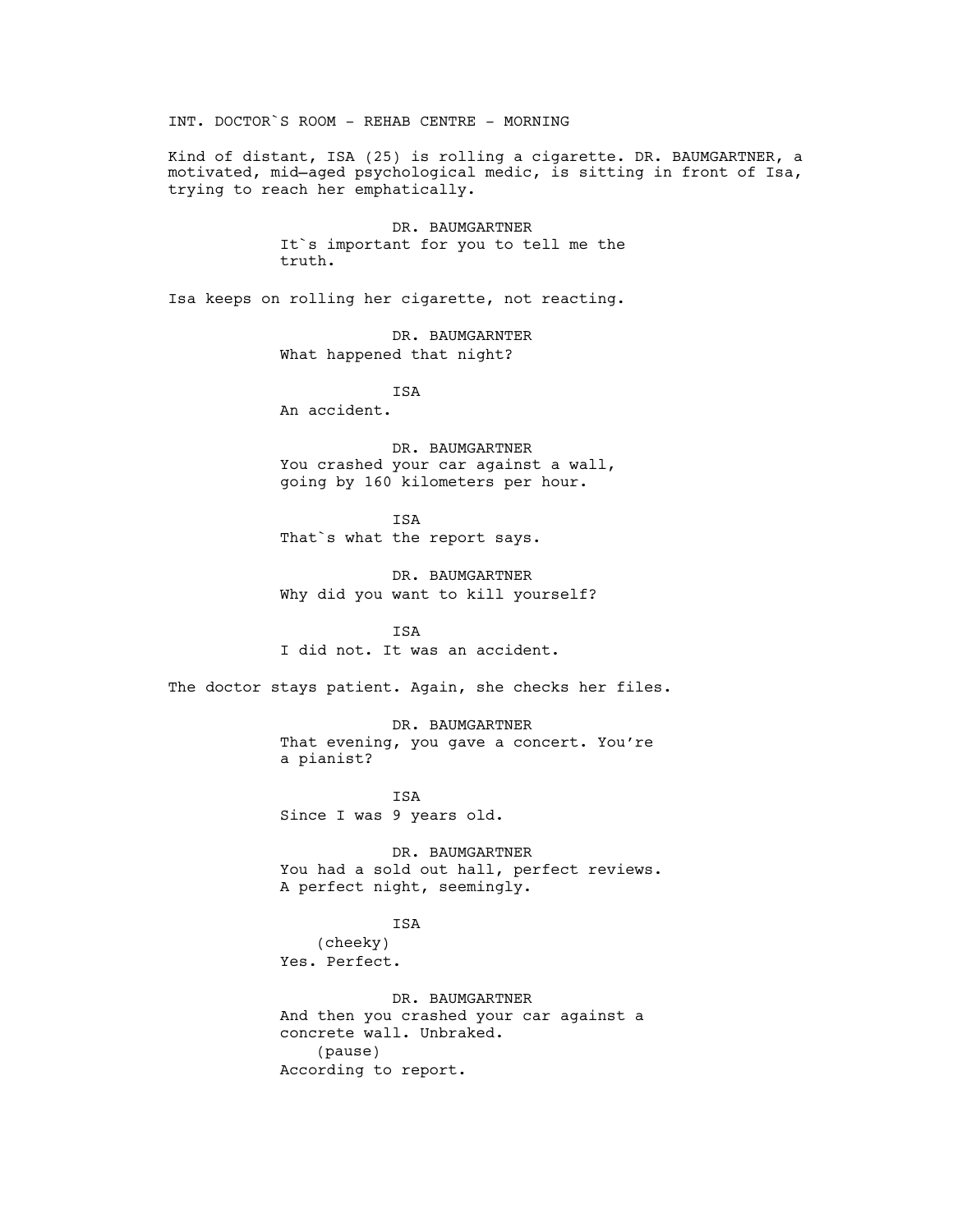**TSA** If the report says so.

DR. BAUMGARTNER Why don't you tell what it doesn`t say?

Isa is finished with rolling her cigarette. She drops it and immediately starts to do a new one. She seems to consider.

> DR. BAUMGARTNER (CONT'D) I`m on your side.

ISA I`ve always been curious. I live by that. My music does. You get me? I am trying all kind of things. I want to know how they feel like...

DR. BAUMGARTNER You like to live on the edge?

Isa nods. Dr. Baumgartner notes something.

DR. BAUMGARTNER (CONT'D) Have there been any traumatic experiences in your life?

ISA (irritated) What?

DR. BAUMGARTNER A severe violation, the death of a beloved person... Violence in any form?

ISA I said I`m fine.

DR. BAUMGARTNER Isn`t it a high pressure? I can imagine... you, standing on a stage since

you were a child... all that success... becoming that prodigy, but always being watched. And criticized. I can imagine... that wasn`t easy. Not at all. Maybe it became too much, somewhen?

Isa starts smiling, sarcastically.

ISA

Yeah, all this pressure you have to face as an artist... electing left wing, vegan lifestyle, smoking electric cigarettes, and a little bit of bisexual shouldn`t be missed, right?

DR. BAUMGARTNER You know what's at stake.

Isa snorts.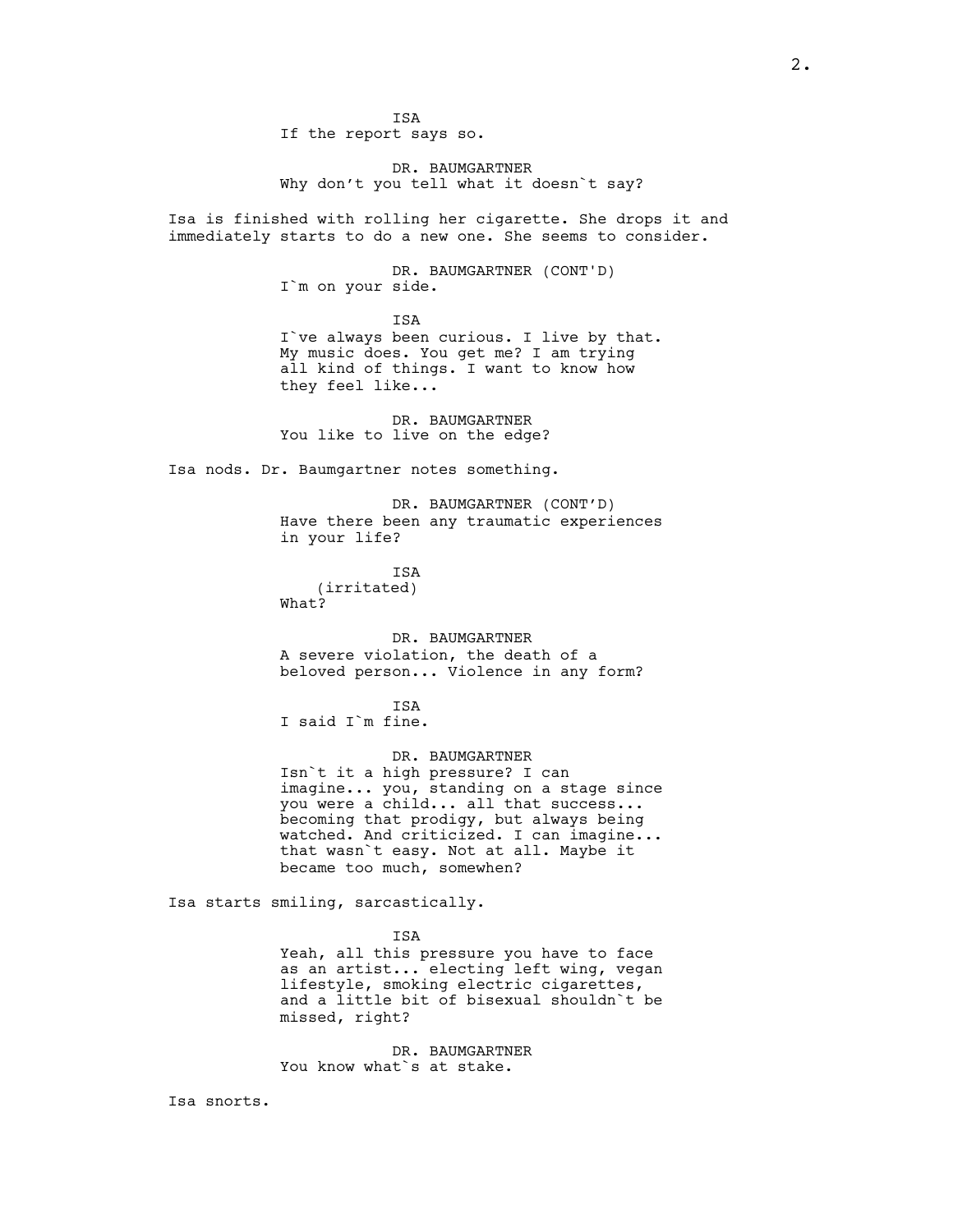DR. BAUMGARTNER (CONT'D) You killed a person.

The doctor browses the report.

DR. BAUMGARTNER CONTD. 2.8 alcohol level and cocaine were found in your blood.

**TSA** If the report says so.

DR. BAUMGARTNER Aren`t you... caring at all? That young girl, not even eighteen... had her whole life still in front of her...

Isa checks her watch, quite nervously.

ISA Time`s over. I hate to be late.

Dr. Baumgartner takes a file and hands it over to Isa.

DR. BAUMGARTNER That`s your therapy schedule for the upcoming 43 days.

INT. SEMINAR ROOM - REHAB CENTRE – MORNING

In a bright illuminated seminar room. Chairs are positioned semicircular. In front of it there is a flipchart standing, blank. On the walls, colorful timetables are hanging, showing the schedules of 8 therapy groups and 6 weeks.

Hesitating, more and more rookies are entering the room. Some of them are chatting nervously, but others seem to be introverted, almost exhausted and anxious.

Isa enters hesitantly. She stops, watching the others taking their seats. Finally, one last seat is left free. It`s next to BURIM (35), a tall, native Bosnian, hanging there like a sack of spuds.

Though curiously, he`s spotting her as she sits down next to him. Senior medical MELLER (58) enters.

> MELLER I want you to reflect. Think of your whole life. Think of the first time you wanted to be helped. When have you been at need? I want you to write down the very first year of your distress.

Caregiver MARKUS (38) starts to hand out blank paper sheets and pencils to the rookies. A woman, URSULA (about 40) raises her hand, excitedly.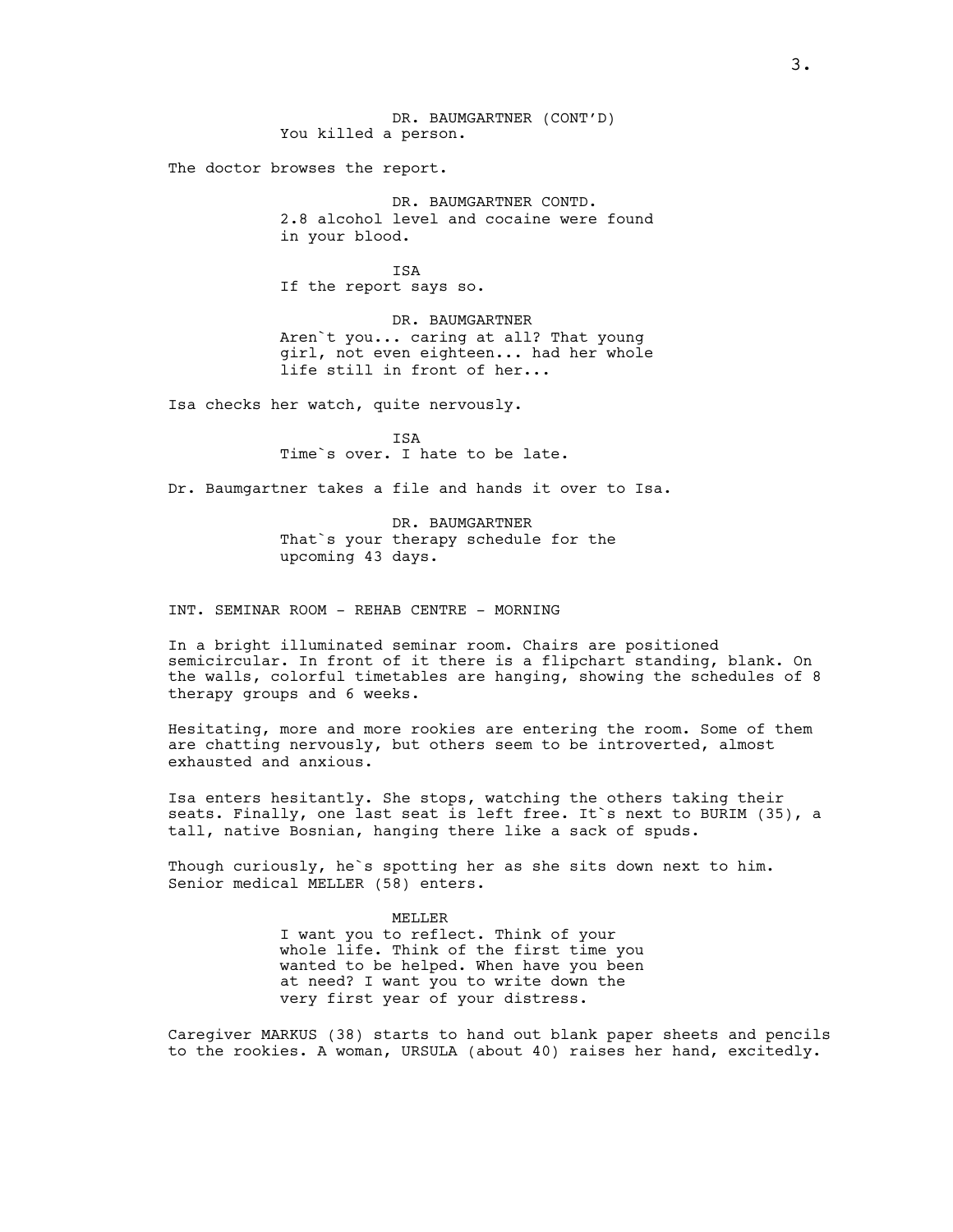URSULA (dialect of Salzburg, Austria) Well, I... I already would have needed help when I was a kid...

MELLER Note it down. What was the year? Things like that can already appear while being a child, even a baby! (to all of the group) Can you tell of the very first time you needed help, but didn`t recieve it?

Isa and the others start to think, their heads down towards the blank sheets.

> MELLER (CONT'D) Start to count the years since your very first distress. When did you really get help, actually? Received help? Many times, 10, 20, 30 years are passing by before people apply themselves to their needs!

The group begins to write. Markus catches up to Meller back again, standing still next to him.

> MELLER CONTD For every decade between your distress and the actually received help, expect a year of therapy.

URSULA (warily) I'm  $43...$  that means, 40 years gone by. Does that mean, I need 4 years of therapy?

MELLER That`s what you should expect. (pause) Now, consider your goal during your stay. What achievements are you hoping for, the next 43 days.

Again, everybody`s head low-rises down, staring at their sheets.

MELLER (CONT'D) Now, I want you to come forward. Write your name down onto the flipchart and your goal next to it.

Everybody is looking up at Meller. Ursula is kind of rash, impulsive.

URSULA (maniac, confused) I want it to stop... all that play...I think I...all my life was just a stage! With me on it, having to perform. (MORE)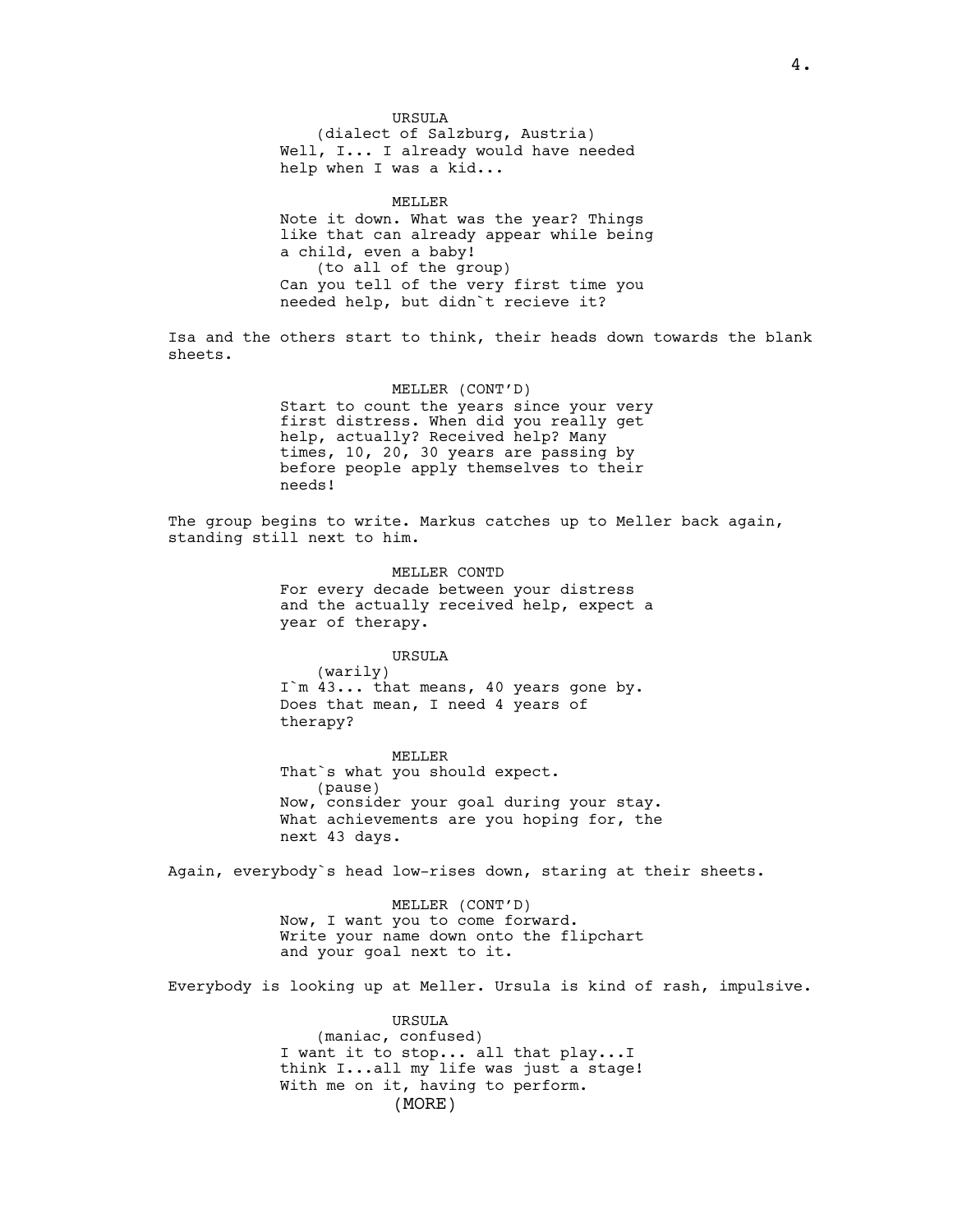And I´m asking myself when...for god sake...when will it stop? URSULA (CONT'D)

Meller likes the answer.

## MELLER Write it down.

Obviously motivated, Ursula heads to the flipchart, noting down her name: URSULA PROKSCH. Next, she names her goal in big letters. STOPPING THE PLAY.

> URSULA (resolute) I am Ursula Proksch, and I want it to stop.

Ursula starts laughing, euphorically. Markus turns to her and shakes her hand, calmly. Reassuring.

> MARKUS Mrs. Proksch, I`m wishing you the best of luck.

Ursula nods, walking back to her seat, quite determined. At the same moment, PETRA (38) rises, heading for the flipchart. She notes her name – PETRA MATHIS – and her goal. ENOUGH SPACE.

> PETRA (hesitating) Hi, I`m Petra from Vorarlberg. And I wish space! ... for me.

Petra starts laughing timidly. Markus turns to her, shaking her hand, being very calmly.

As before, Markus turns to the speecher for the handshake. Petra accepts hesitatingly. As well, quite like in a seasoned trance, Markus is repeating his words.

> MARKUS Mrs. Mathis, I´m wishing you the best of luck.

Petra returns to her seat. Now, Burim stands up, coming forward sluggishly. His hands are shaking while noting down on the flipchart.

> BURIM I`m Burim. I come from war. Soldier...since I was 19. I want peace.

Now, Meller spots Isa. She stands up, writing next to Burim`s notes. The rest of the group is watching her curiously.

> ISA Fuck it. Fuck... No clue what that shit means.